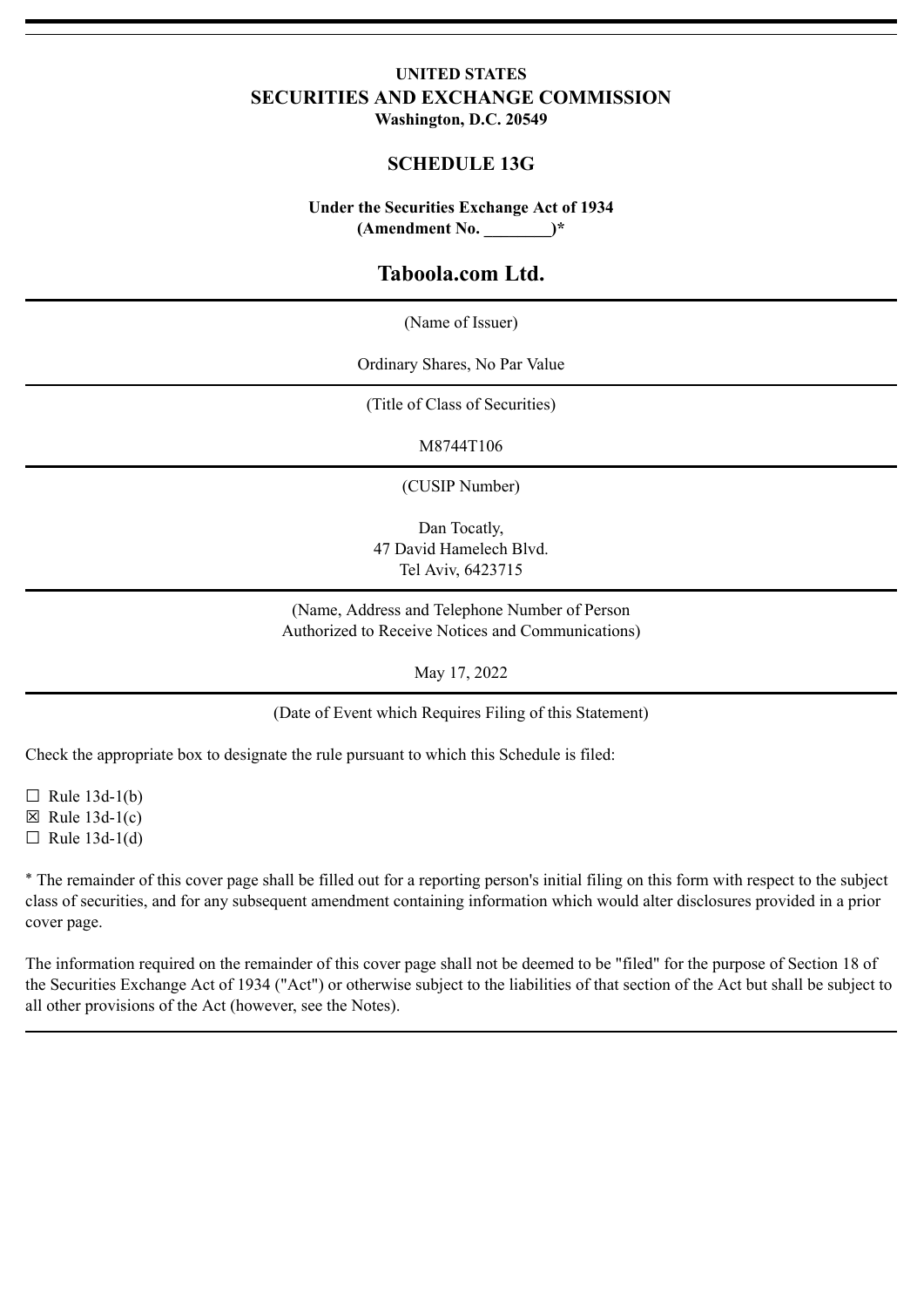| 1.                                                       | NAMES OF REPORTING PERSONS                                       |    |                                 |
|----------------------------------------------------------|------------------------------------------------------------------|----|---------------------------------|
|                                                          | I.R.S. IDENTIFICATION NOS. OF ABOVE PERSONS (ENTITIES ONLY)      |    |                                 |
|                                                          |                                                                  |    |                                 |
|                                                          | Dan Tocatly                                                      |    |                                 |
| 2.                                                       | CHECK THE APPROPRIATE BOX IF A MEMBER OF A GROUP                 |    |                                 |
|                                                          | (see instructions)<br>(a) $\square$                              |    |                                 |
|                                                          | $(b)$ $\square$                                                  |    |                                 |
| 3.                                                       | <b>SEC USE ONLY</b>                                              |    |                                 |
|                                                          |                                                                  |    |                                 |
|                                                          |                                                                  |    |                                 |
| 4.                                                       | CITIZENSHIP OR PLACE OF ORGANIZATION                             |    |                                 |
|                                                          | Israel                                                           |    |                                 |
| <b>SOLE VOTING POWER</b><br>5.                           |                                                                  |    |                                 |
|                                                          |                                                                  |    |                                 |
| <b>NUMBER OF</b><br><b>SHARES</b><br><b>BENEFICIALLY</b> |                                                                  |    | 1,263,408                       |
|                                                          |                                                                  | 6. | <b>SHARED VOTING POWER</b>      |
|                                                          |                                                                  |    |                                 |
| <b>OWNED BY</b>                                          |                                                                  |    | 10,743,881*                     |
| <b>EACH</b><br><b>REPORTING</b><br>PERSON WITH           |                                                                  | 7. | <b>SOLE DISPOSITIVE POWER</b>   |
|                                                          |                                                                  |    | 1,263,408                       |
|                                                          |                                                                  | 8. | <b>SHARED DISPOSITIVE POWER</b> |
|                                                          |                                                                  |    |                                 |
|                                                          |                                                                  |    | 10,743,881                      |
| 9.                                                       | AGGREGATE AMOUNT BENEFICIALLY OWNED BY EACH REPORTING PERSON     |    |                                 |
|                                                          | 12,007,289                                                       |    |                                 |
| 10.                                                      | CHECK IF THE AGGREGATE AMOUNT IN ROW (9) EXCLUDES CERTAIN SHARES |    |                                 |
|                                                          | (see instructions)                                               |    |                                 |
|                                                          | □                                                                |    |                                 |
| 11.                                                      | PERCENT OF CLASS REPRESENTED BY AMOUNT IN ROW (9)                |    |                                 |
|                                                          | 5.03%**                                                          |    |                                 |
| 12.                                                      | TYPE OF REPORTING PERSON (see instructions)                      |    |                                 |
|                                                          |                                                                  |    |                                 |
|                                                          | ${\rm IN}$                                                       |    |                                 |

\* These reflect holdings of the Shaka Trust, in which Dan Tocatly is the Grantor and ultimate beneficial owner.

\*\* The denominator is based on 238,816,867 Ordinary Shares as of March 31, 2022, as advised by the Issuer.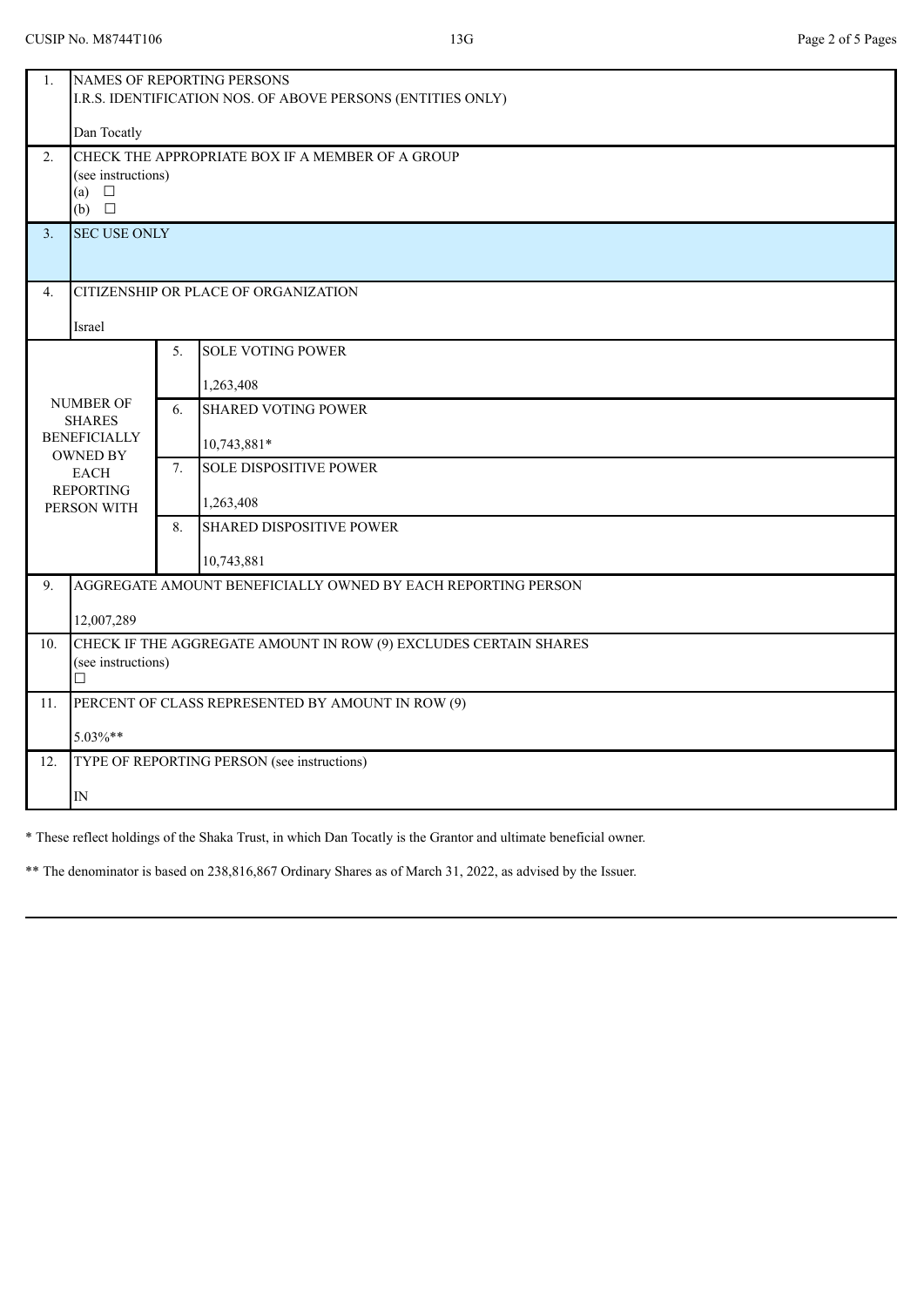### **Item 1.**

(a) Name of Issuer Taboola.com Ltd.

(b)Address of Issuer's Principal Executive Offices 16 Madison Square West 7th Floor New York, NY 10010

#### **Item 2.**

- (a) Name of Person Filing Dan Tocatly
- (b)Address of the Principal Office or, if none, residence 47 David Hamelech Blvd., Tel Aviv, 6423715, Israel
- (c)Citizenship Israeli
- (d)Title of Class of Securities Ordinary Shares, no par value
- (e)CUSIP Number M8744T106

### **Item 3. If this statement is filed pursuant to §§240.13d-1(b) or 240.13d-2(b) or (c), check whether the person filing is a:**

- (a)  $\Box$  Broker or dealer registered under section 15 of the Act (15 U.S.C. 78o).
- (b) $\Box$  Bank as defined in section 3(a)(6) of the Act (15 U.S.C. 78c).
- $(c)$   $\Box$  Insurance company as defined in section 3(a)(19) of the Act (15 U.S.C. 78c).
- (d)☐ Investment company registered under section 8 of the Investment Company Act of 1940 (15 U.S.C. 80a-8).
- (e)  $\Box$  An investment adviser in accordance with §240.13d-1(b)(1)(ii)(E);
- (f)  $\Box$  An employee benefit plan or endowment fund in accordance with §240.13d-1(b)(1)(ii)(F);
- $(g) \Box$  A parent holding company or control person in accordance with §240.13d-1(b)(1)(ii)(G);
- (h) $\Box$  A savings associations as defined in Section 3(b) of the Federal Deposit Insurance Act (12 U.S.C. 1813);
- (i)  $\Box$  A church plan that is excluded from the definition of an investment company under section 3(c)(14) of the Investment Company Act of 1940 (15 U.S.C. 80a-3);
- (j)  $\Box$  Group, in accordance with §240.13d-1(b)(1)(ii)(J).

Page 3 of 5 Pages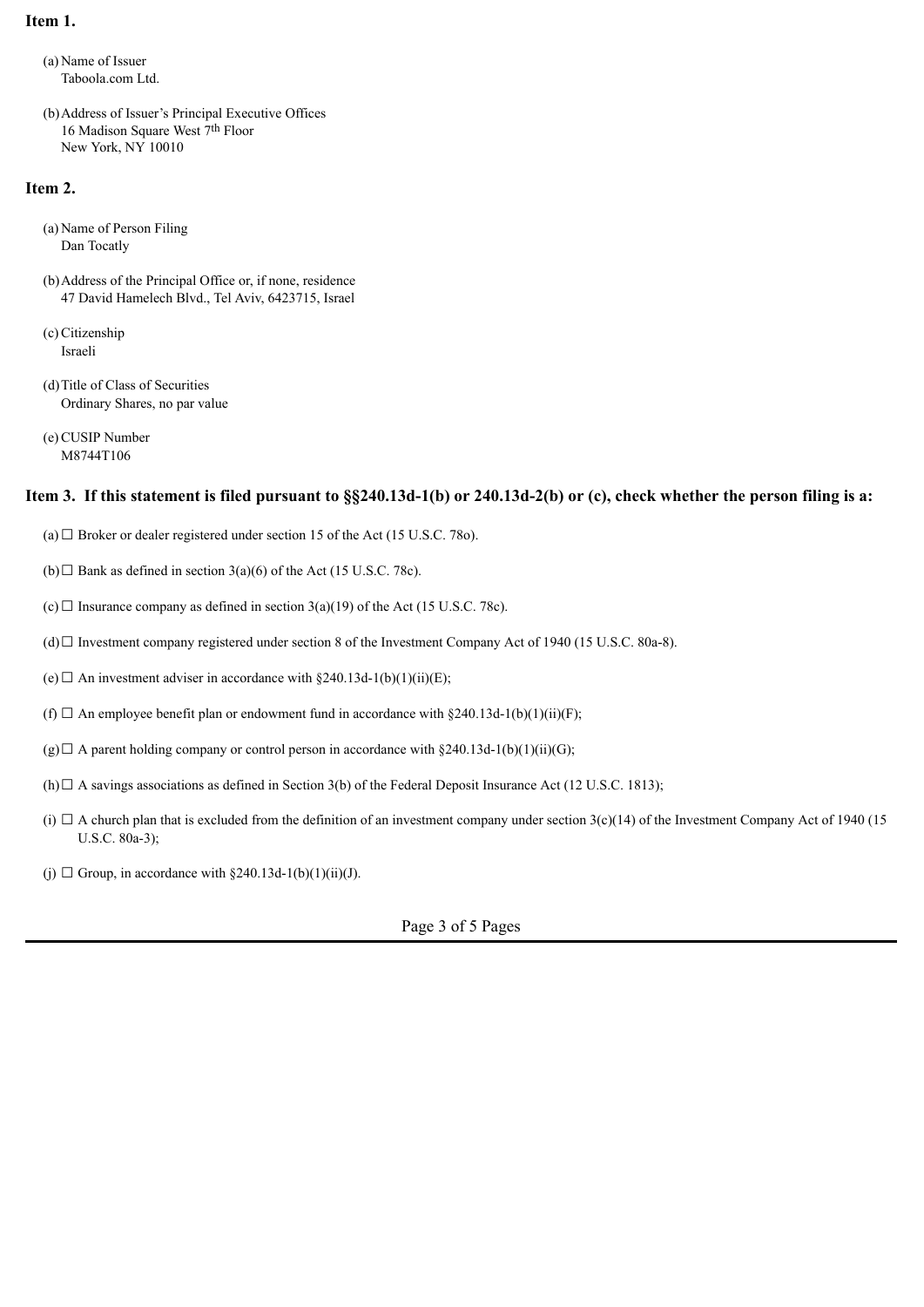### **Item 4. Ownership.**

Provide the following information regarding the aggregate number and percentage of the class of securities of the issuer identified in Item 1.

(a)Amount beneficially owned: 12,007,289

- (b)Percent of class: 5.03%
- (c)Number of shares as to which the person has:
	- (i) Sole power to vote or to direct the vote 1,263,408
	- (ii) Shared power to vote or to direct the vote 10,743,881
	- (iii)Sole power to dispose or to direct the disposition of 1,263,408
	- (iv)Shared power to dispose or to direct the disposition of 10,743,881

*Instruction*. For computations regarding securities which represent a right to acquire an underlying security *see* §240.13d-3(d)(1).

## **Item 5. Ownership of Five Percent or Less of a Class.**

If this statement is being filed to report the fact that as of the date hereof the reporting person has ceased to be the beneficial owner of more than five percent of the class of securities, check the following  $\Box$ .

# *Not Applicable*

# **Item 6. Ownership of More than Five Percent on Behalf of Another Person.**

## *Not Applicable*

**Item 7. Identification and Classification of the Subsidiary Which Acquired the Security Being Reported on By the Parent Holding Company.**

## *Not Applicable*

## **Item 8. Identification and Classification of Members of the Group.**

*Not Applicable*

## **Item 9. Notice of Dissolution of Group.**

*Not Applicable*

### **Item 10. Certification.**

(a) The following certification shall be included if the statement is filed pursuant to  $\frac{8240.13d-1(b)}{2}$ :

By signing below I certify that, to the best of my knowledge and belief, the securities referred to above were acquired and are held in the ordinary course of business and were not acquired and are not held for the purpose of or with the effect of changing or influencing the control of the issuer of the securities and were not acquired and are not held in connection with or as a participant in any transaction having that purpose or effect.

(b) The following certification shall be included if the statement is filed pursuant to §240.13d-1(c):

By signing below I certify that, to the best of my knowledge and belief, the securities referred to above were not acquired and are not held for the purpose of or with the effect of changing or influencing the control of the issuer of the securities and were not acquired and are not held in connection with or as a participant in any transaction having that purpose or effect.